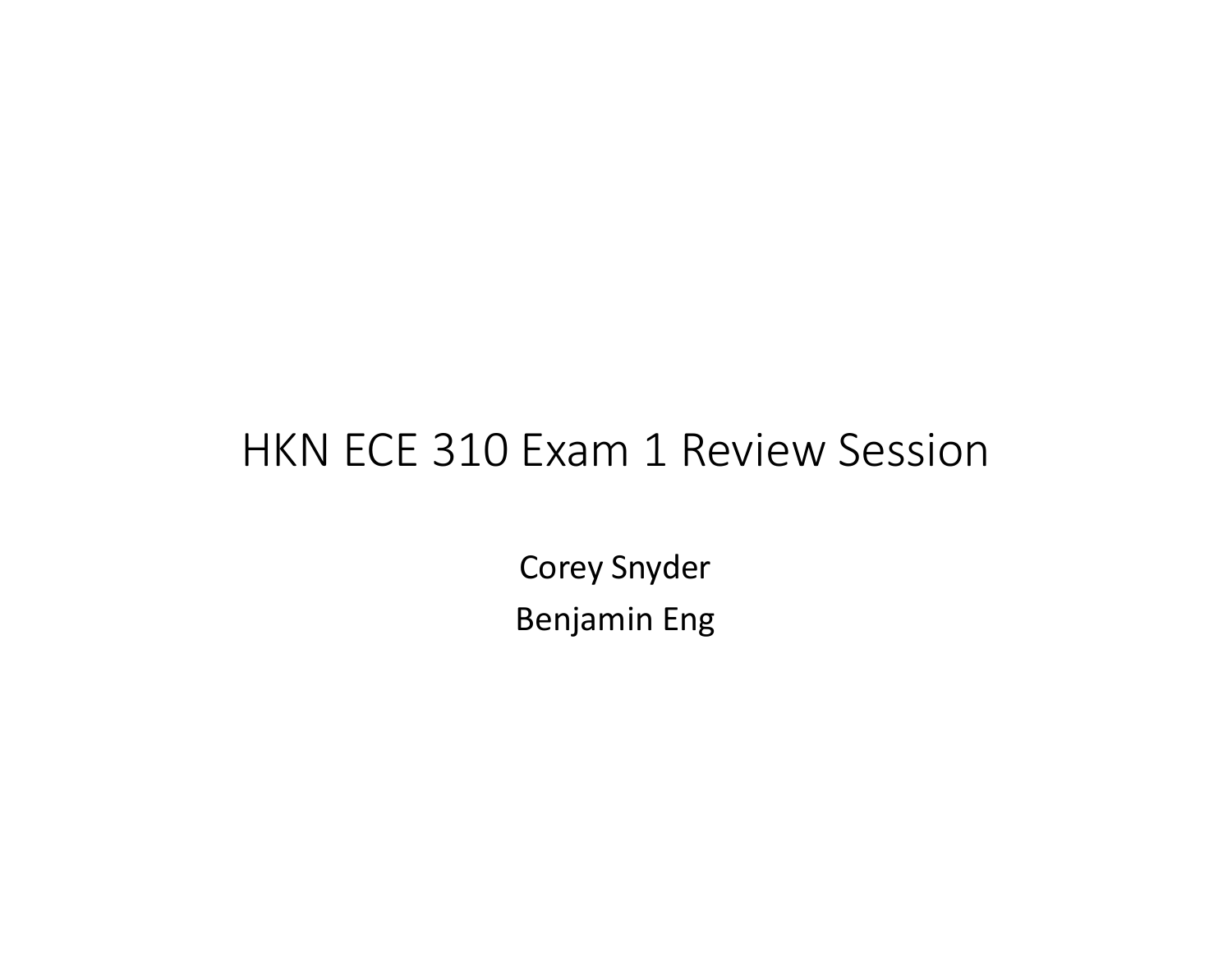#### LSIC Systems

- Linearity
	- Satisfy Homogeneity and Additivity
	- Can be summarized by Superposition
- **Systems**<br>
 Fity<br>
\* It is ty Homogeneity and Additivity<br>
\* The summarized by Superposition<br>
 If  $x_1[n] \rightarrow y_1[n]$  and  $x_2[n] \rightarrow y_2[n]$ , then  $ax_1[n] + bx_2[n] \rightarrow ax_1[n] + by_2[n]$ <br>
mariance<br>  $x[n] \rightarrow y[n]$ , then  $x[n n_0] \rightarrow y[n n_0] \forall n_0$  and
- Shift Invariance
	- If  $x[n] \rightarrow y[n]$ , then  $x[n n_0] \rightarrow y[n n_0] \forall n_0$  and  $x[n]$
- Causality
	- Output cannot depend on future input values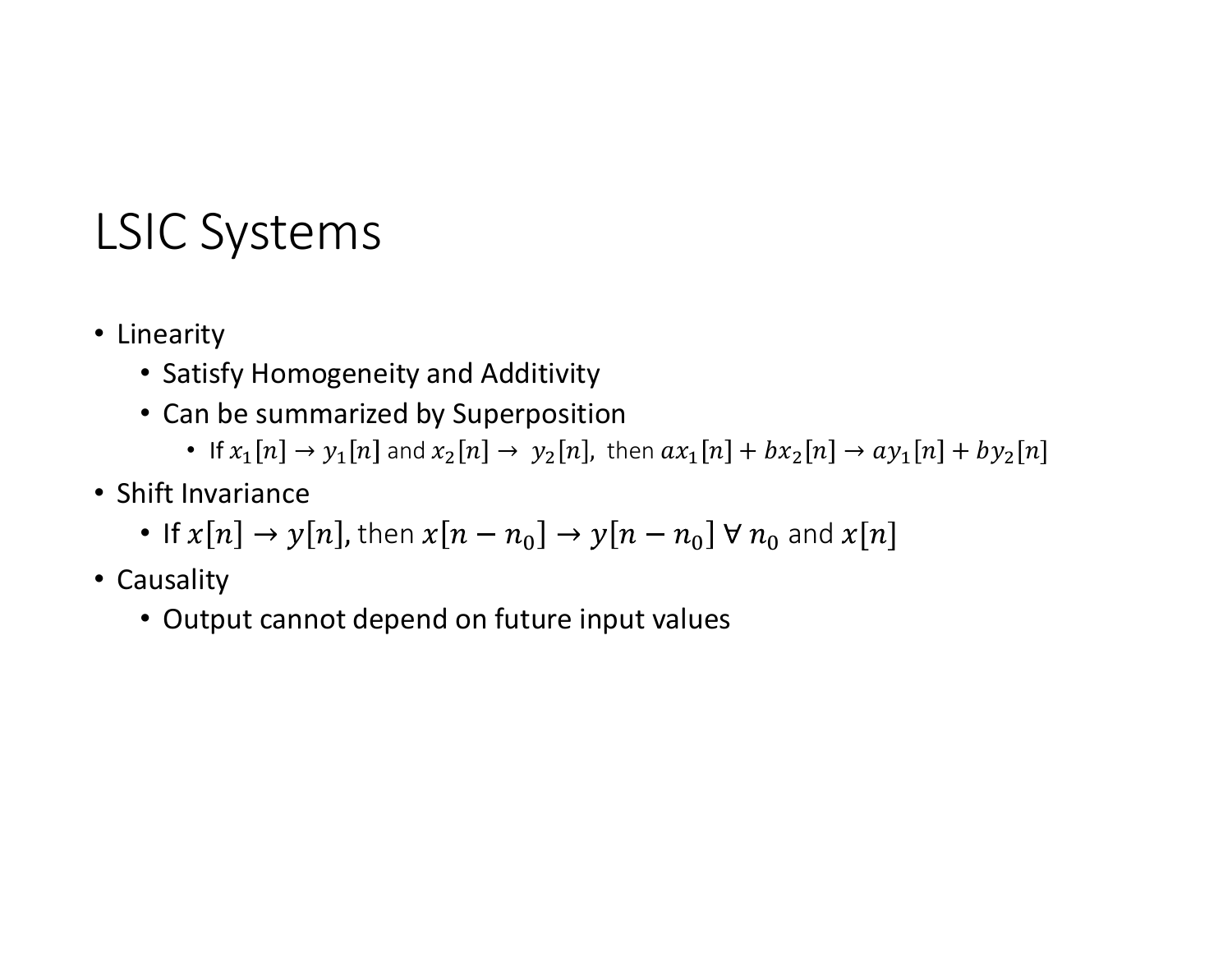# BIBO Stability

- Three ways to check for BIBO Stability:
	- Pole-Zero Plot (more on this later)
	- Absolute summability of the impulse response
	- Given  $|x[n]| < \alpha$ , if  $|y[n]| < \beta < \infty$ , then the system is BIBO stable
		- A bounded input  $x[n]$  yields a bounded output  $y[n]$
		- Ex:  $y[n] = x^5[n] + 3$  vs.  $y[n] = x[n]$
- Absolute Summability
	- $\sum_{n=-\infty}^{\infty} |h[n]| < \infty$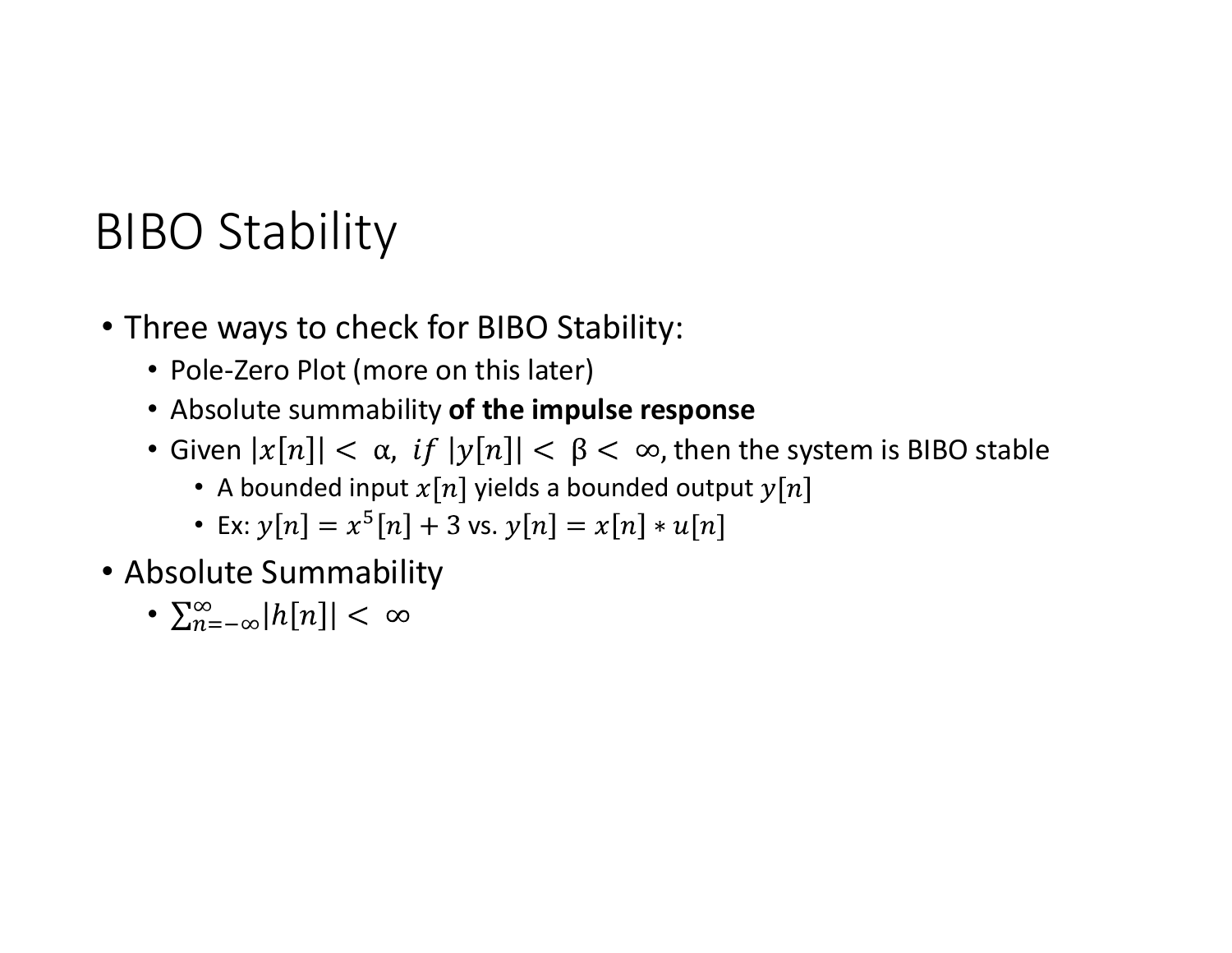Impulse Response

- $y[n] = x[n] * h[n]$ 
	- $h[n]$  is the impulse response
- System output to an  $x[n] = \delta[n]$  input
	- $h[n] = \delta[n] * h[n]$
- $Y(z) = H(z)X(z)$ 
	- Convolution in the time/sample domain is multiplication in the transformed domain, both the z-domain and frequency domain.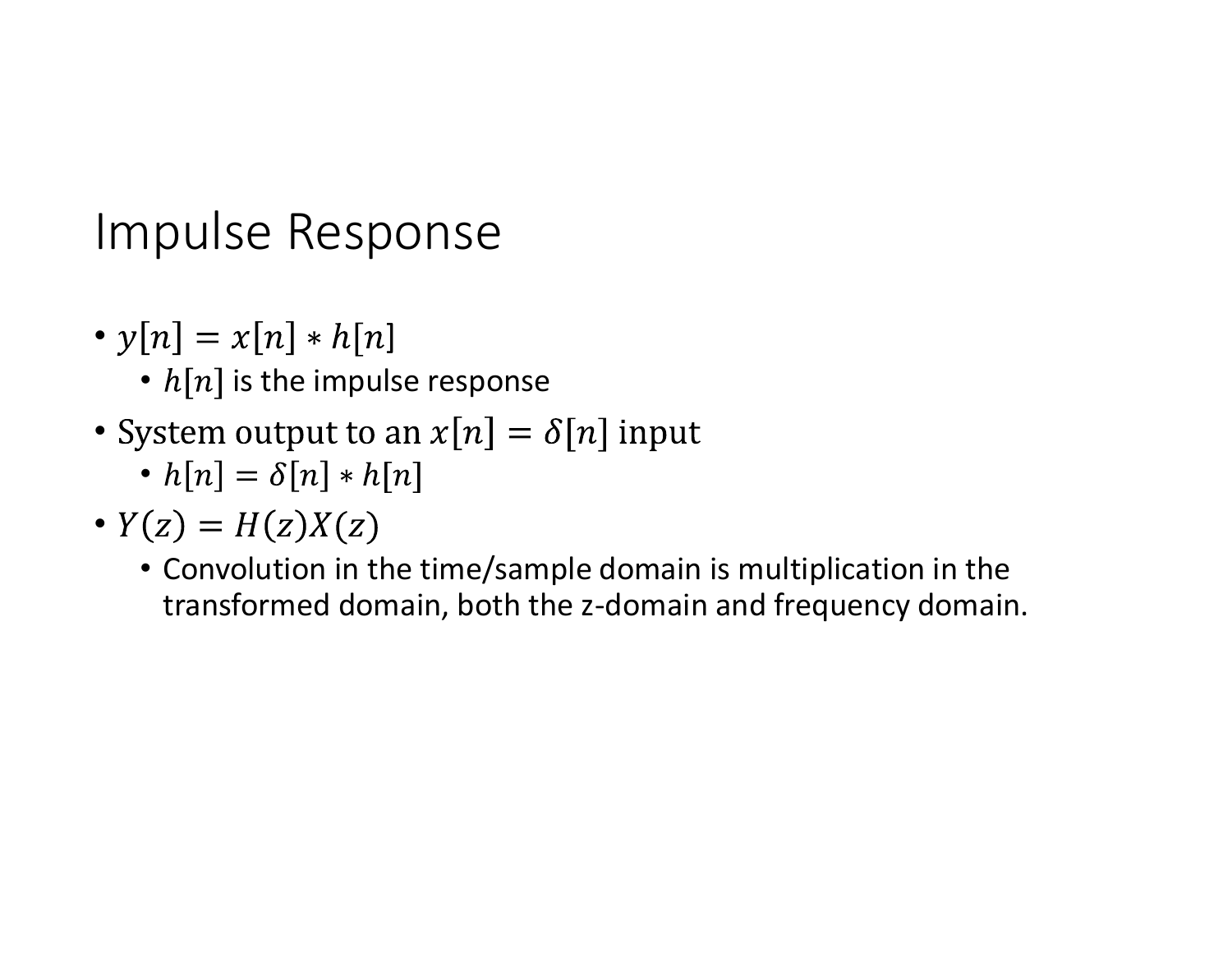#### Convolution

- $y[n] = \sum_{m=-\infty}^{\infty} x[m]h[n-m] = \sum_{m=-\infty}^{\infty} h[m]x[n-m]$  $\infty \qquad \gamma[m]_h[n-m] = \sum_{\infty}$  $m=-\infty \lambda$ [m]n[n – m] =  $\sum_{m=-\infty}$ n[m
- System must be:
	- Linear
	- Shift Invariant
- Popularly done graphically
- Can also be done algebraically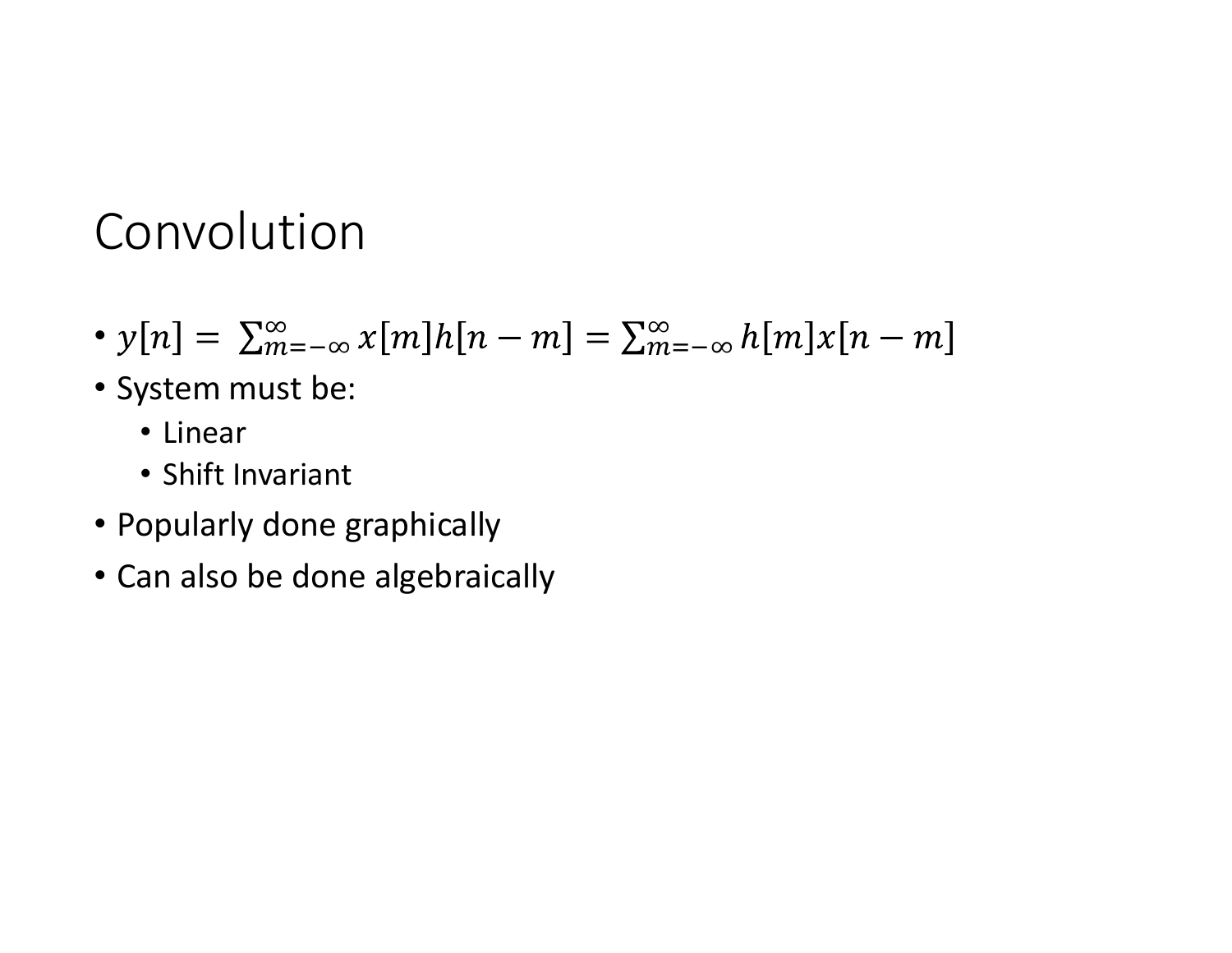# Z-Transform

- We mainly focus on the one-sided, or unilateral, z-transform
- $X(z) = \sum_{n=0}^{\infty} x[n]z^{-n}$
- Typically perform inverse z-transform by inspection or by Partial Fraction Decomposition
- Important properties:
	- Multiplication by n:  $nx[n] \leftrightarrow -z(\frac{dX(z)}{dz})$
	- $dz$ • Delay Property #1:  $y[n-k]u[n-\tilde{k}]\leftrightarrow z^{-k}Y(z)$
- Make sure to note the Region of Convergence (ROC) for your transforms!
	- More in the next slide!
- DTFT is only defined if the ROC contains the unit circle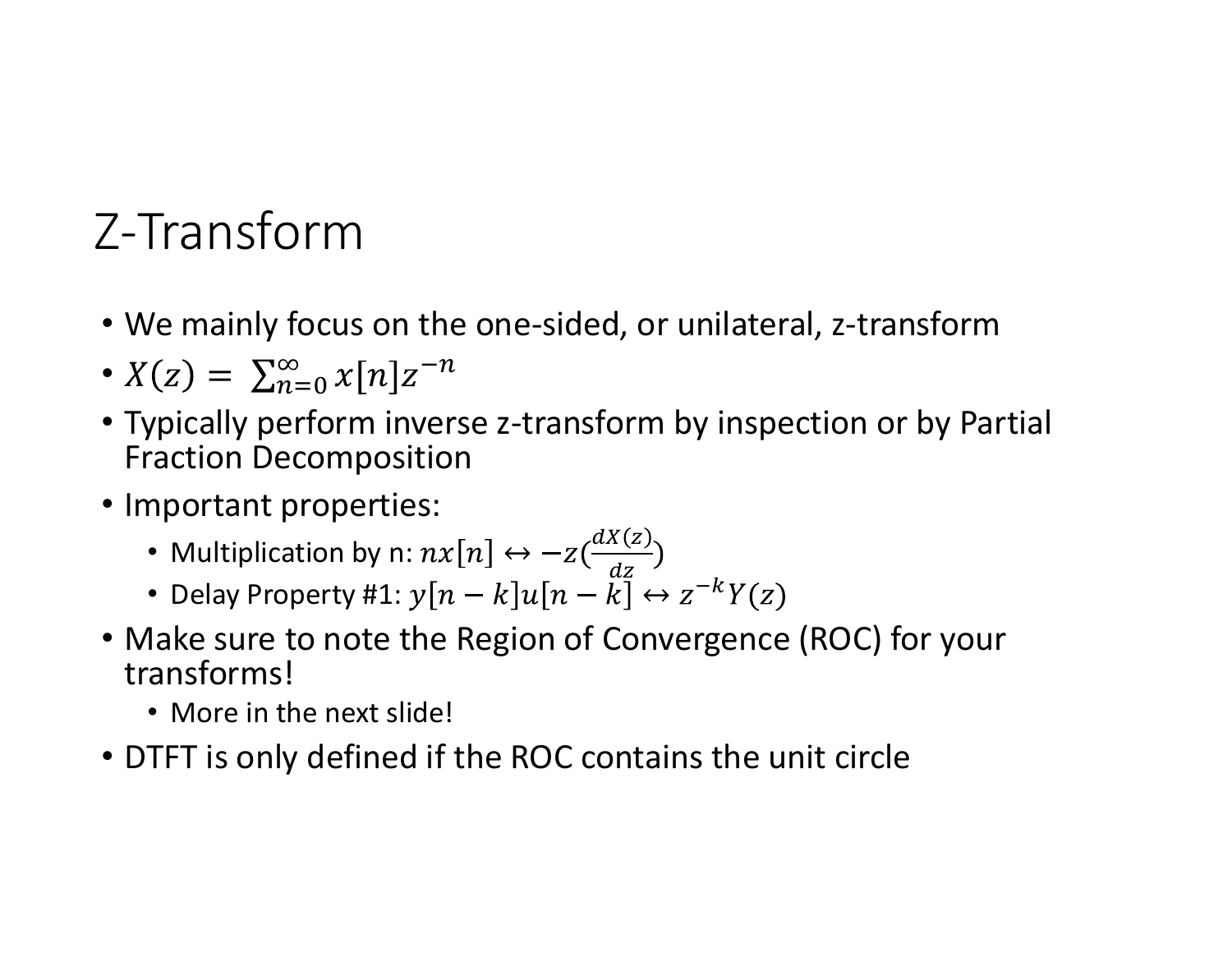## BIBO Stability Revisited

- Pole-Zero Plot
	- For an LSI system: if the ROC contains the unit circle, this system is BIBO stable
	- The ROC is anything greater than the outermost pole if the system/signal is causal
	- The ROC is anything less than the innermost pole if the system/signal is anticausal
	- If we sum multiple signals, the ROC is the **intersection** of each signal's ROC
	- What if the ROC is  $|z| > 1$  or  $|z| < 1$ ?
		- This is marginally stable, but unstable for ECE 310 purposes
	- For unstable systems, you are commonly asked to find a bounded input that yields an unbounded output. Few ways to do this:
		- Pick an input that excites the poles of the system.
		- If the system's impulse response  $h[n]$  is not absolutely summable,  $u[n]$  will work
		- $\delta[n]$  frequently works too, like when  $h[n]$  is unbounded, e.g.  $h[n] = 2^n u[n]$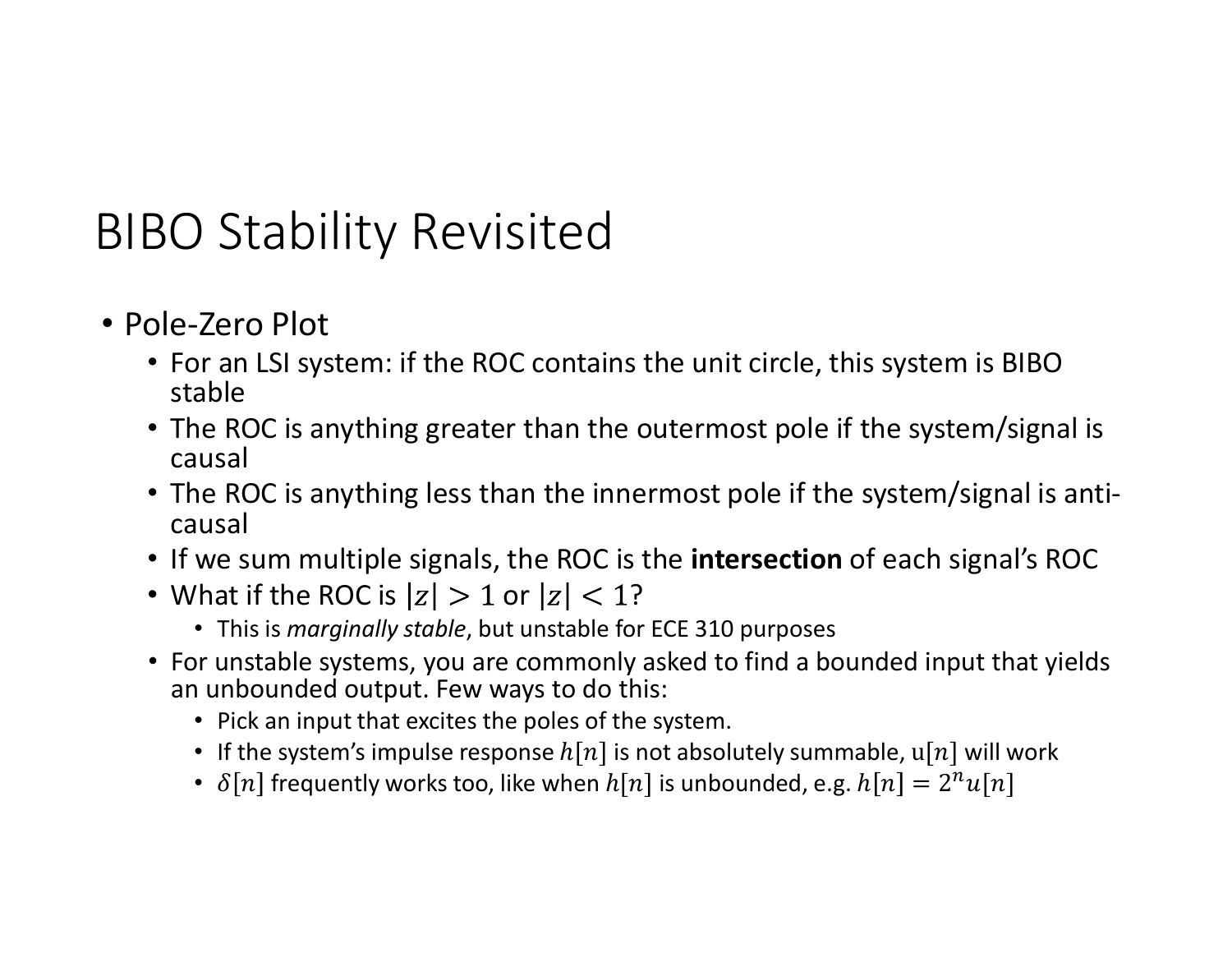## Discrete Time Fourier Transform

$$
X_d(\omega) = \sum_{n = -\infty}^{\infty} x[n]e^{-j\omega n}
$$

$$
x[n] = \frac{1}{2\pi} \int_{-\pi}^{\pi} X_d(\omega)e^{j\omega n} d\omega
$$

- Important Properties:
	- Periodicity!
	- Linearity
	- Symmetries (Magnitude, angle, real part, imaginary part)
	- Time shift and modulation
	- Product of signals and convolution
	- Parseval's Relation
- Know your geometric series sums!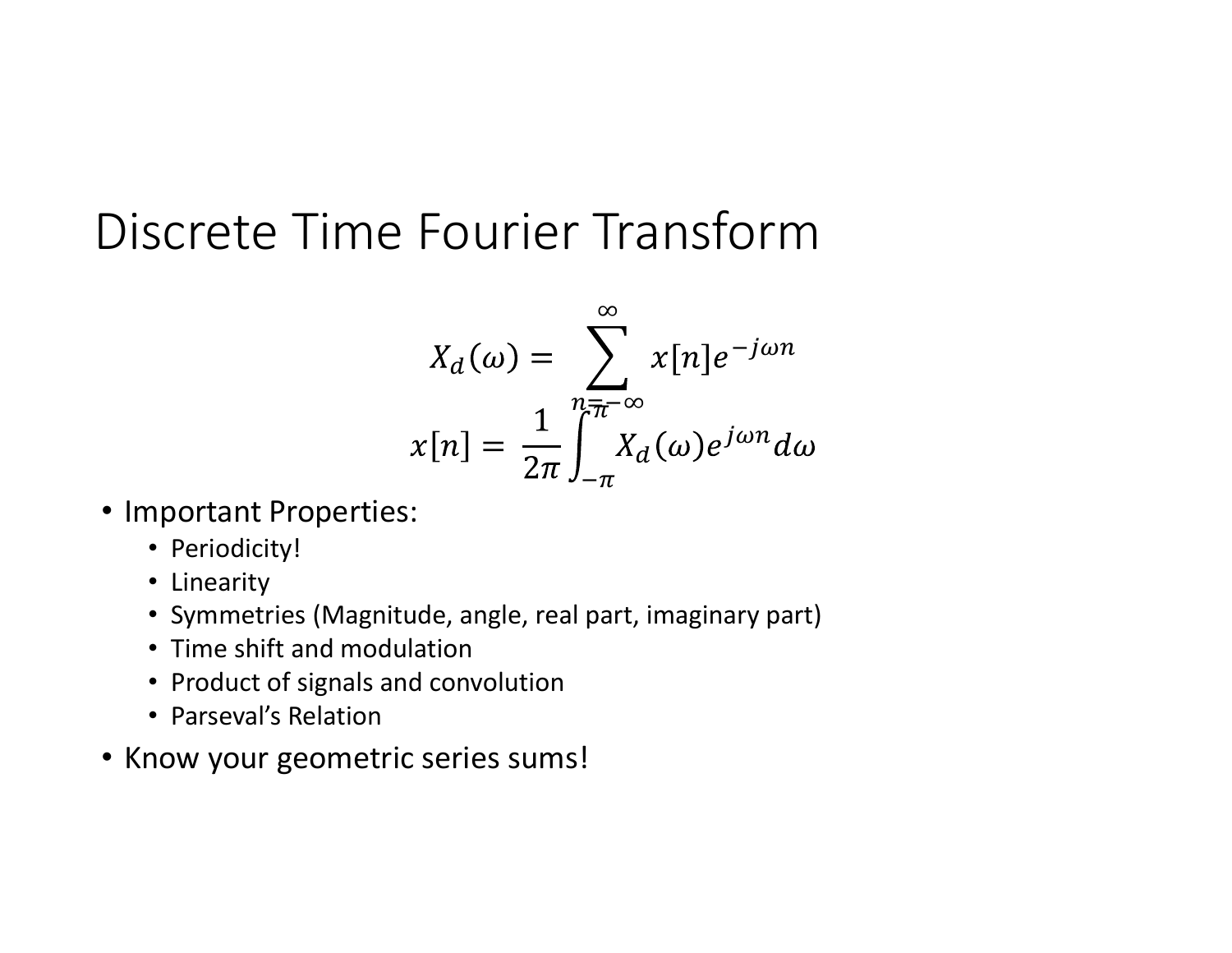#### **Frequency Response**

- For any stable LSI system:  $H_d(\omega) = H(z)|_{z=e^{j\omega}}$
- What is the physical interpretation of this?
	- The DTFT is simply the z-transform evaluated along the unit circle!
	- It makes sense that the system must be stable and LSI since the ROC will contain the unit circle, thus ensuring that the DTFT is well defined
- . Why is the frequency response nice to use in addition to the ztransform?
	- $e^{j\omega}$  is an eigenfunction of LSI systems
		- $h[n] * Ae^{j\omega_0} = \lambda Ae^{j\omega_0} = AH_d(\omega_0)e^{j\omega_0}$
	- By extension:  $x[n] =$  $\cos(\omega_0 n + \theta) \rightarrow y[n] = |H_d(\omega_0)| \cos(\omega_0 n + \theta + \angle H_d(\omega_0))$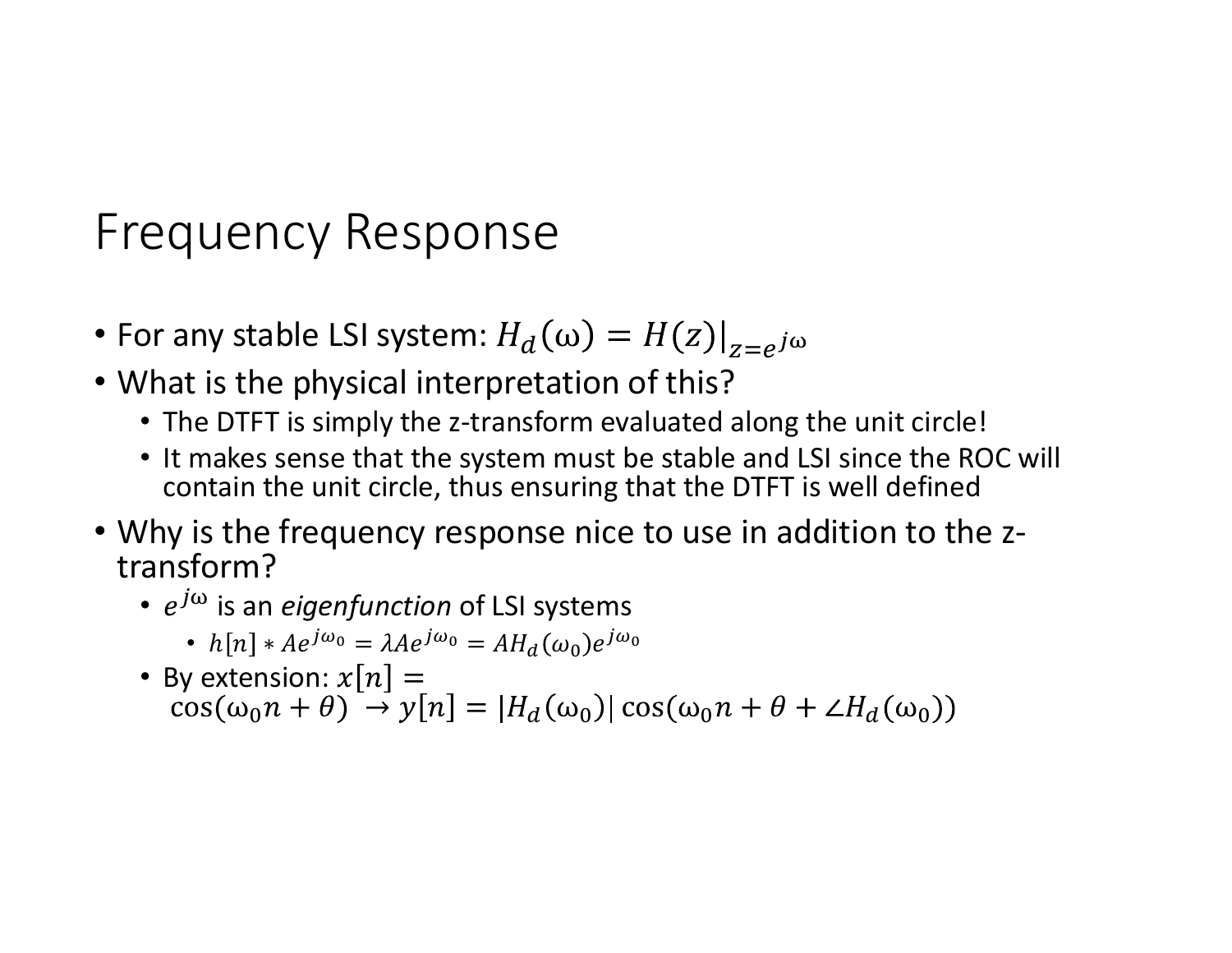# Magnitude and Phase Response *Magnitude and Phase Response*<br>• Very similar to ECE 210<br>• Frequency response, and all DTFTs for that matter, are 2π periodic<br>• Magnitude response is fairly straightforward<br>• Take the magnitude of the frequency response,

- Very similar to ECE 210
- 
- Magnitude response is fairly straightforward
	- Take the magnitude of the frequency response, remembering that  $|e^{j\omega}| = 1$
- For phase response:
	- Phase is "contained" in  $e^{j\omega}$  terms
	- Remember that cosine and sine introduce sign changes in the phase
	- Limit your domain from  $-\pi$  to  $\pi$ .
- For real-valued systems:
	- Magnitude response is even-symmetric
	- Phase response is odd-symmetric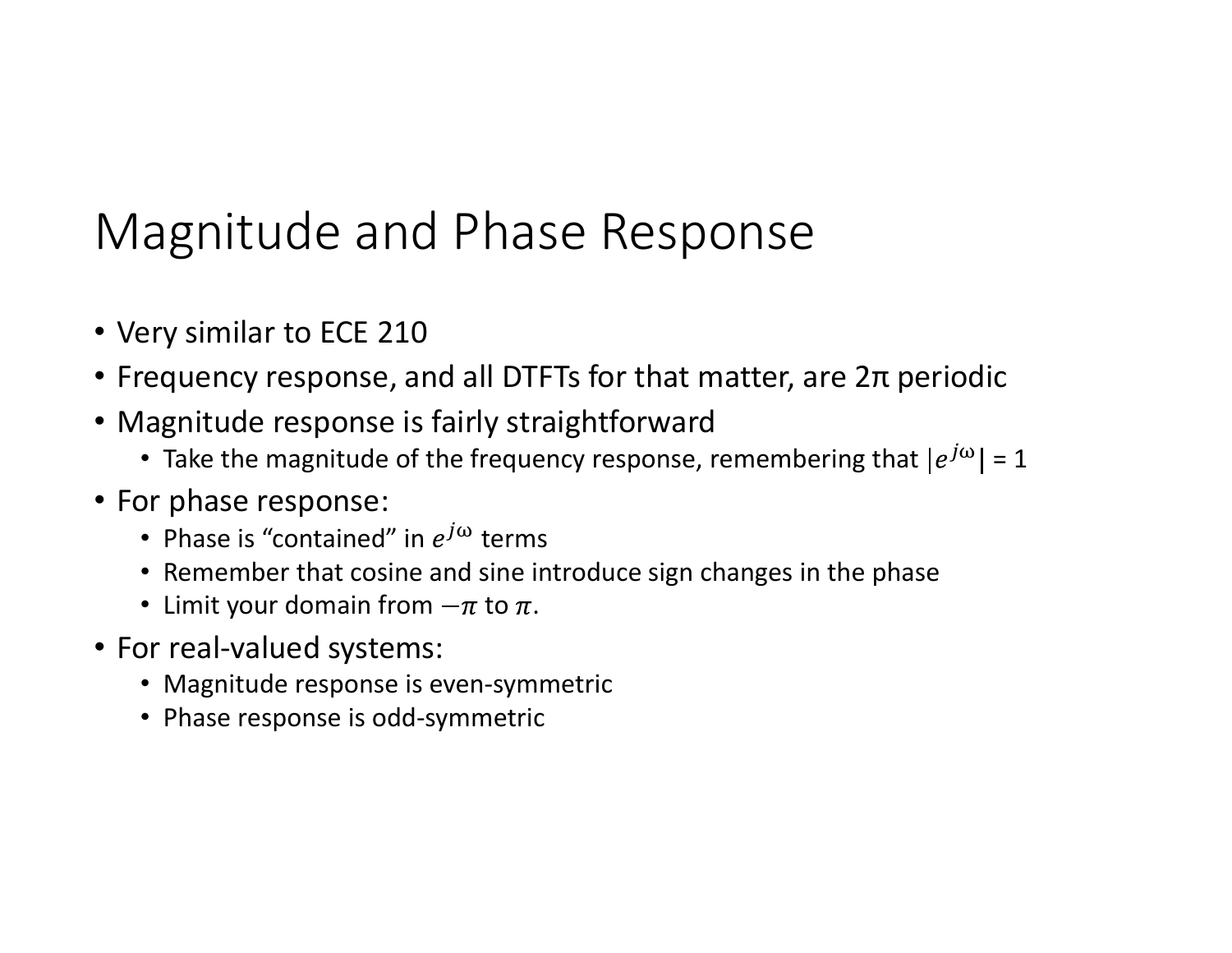#### LSIC Examples

- For the following systems, determine whether it is linear, shiftinvariant, and causal
- $y[n] = x^2[n]$
- $y[n] = x[|n|]$
- $y[n] = 3^{-|n|} \log(|x[n]| + 1)$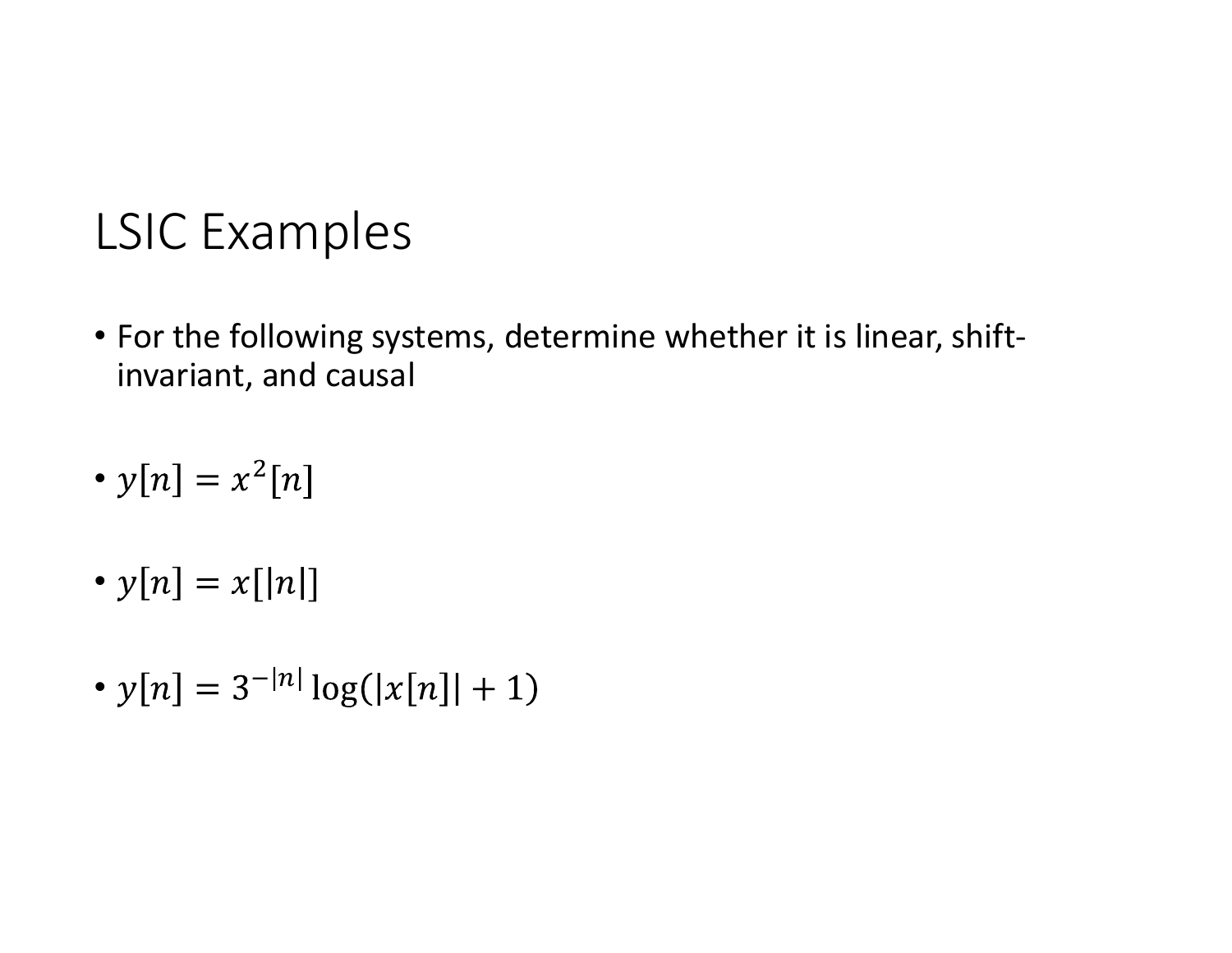#### Impulse Response and Convolution Examples

- Given  $x[n] = [6, 12, -3, 0, 15, 3, -9, 0]$  and  $h[n] = \left[\frac{1}{2}, \frac{1}{2}, \frac{1}{2}\right]$ ,  $3'3'3'$  $1 \t1$  $3'3'$  $1$  and  $1$  and  $1$  and  $1$  and  $1$  and  $1$  and  $1$  and  $1$  and  $1$  and  $1$  and  $1$  and  $1$  and  $1$  and  $1$  and  $1$  and  $1$  and  $1$  and  $1$  and  $1$  and  $1$  and  $1$  and  $1$  and  $1$  and  $1$  and  $1$  and  $1$  and  $1$  and  $1$  a  $3'$  $\overline{\phantom{a}}$ compute the system output.
	- What does this filter do?
- Suppose we have a digital filter  $h[n]$  with an unknown impulse response. We do know the system output to the follow two input signals. Determine the impulse response in terms of the two system outputs.
	- $x_1[n] = [2, 4, 2, 4] \rightarrow y_1[n]$
	- $x_2[n] = [0, 2, 1, 2] \rightarrow y_2[n]$